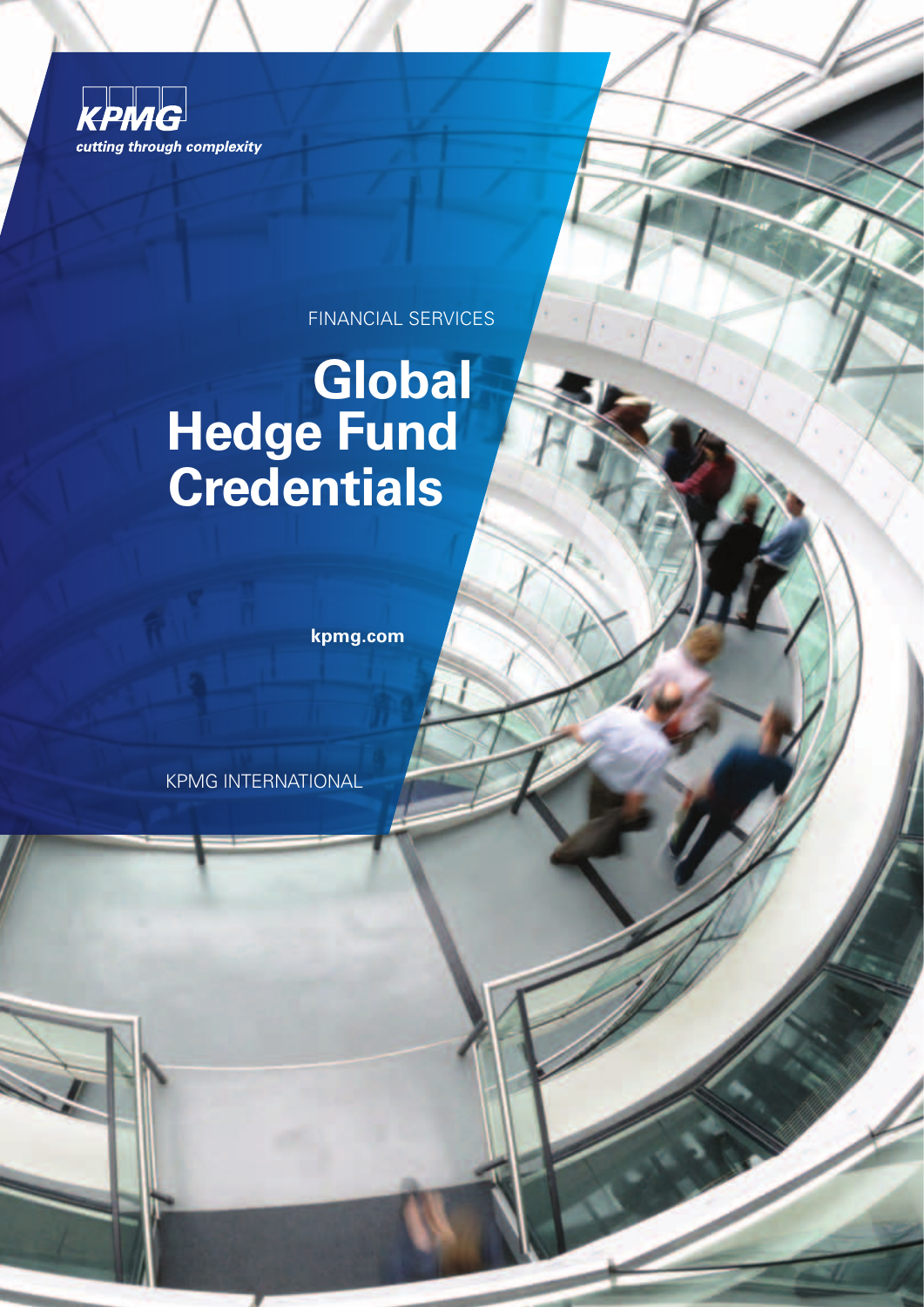

# Bringing **bold ideas** to an evolving market

**Now, more than ever, hedge funds must seize opportunities and mitigate risk. This is a time where the bold will grow and thrive in the face of complexity. Being bold is about taking intelligent action, calculated risks, and making practical investments.**

At KPMG, our member firms' experienced professionals know what it takes for hedge funds to succeed in an increasingly complex world. They have the credentials, the curiosity and the courage to help their clients be bold enough to turn old thinking into bold thinking.

Whether it is providing Audit, Tax or Advisory services, our member firms' professionals bring a consistently high level of insight and practicality to the hedge fund sector to deliver clear, pragmatic and bold advice in order to help clients enhance value, reduce costs and deliver greater returns.

Our network of Hedge Fund professionals understand the issues and challenges that clients face throughout the fund life-cycle; from formation and capital accumulation to realization and exit.

And with a global network of more than 6,000 professionals in 60 jurisdictions – all of whom focus solely on serving investment managers and funds – our member firms provide their clients with the resources necessary to address their most complex challenges.

KPMG member firms' hedge fund clients expect to receive bold solutions and practical, experienced and independent advice no matter where their organization operates or invests.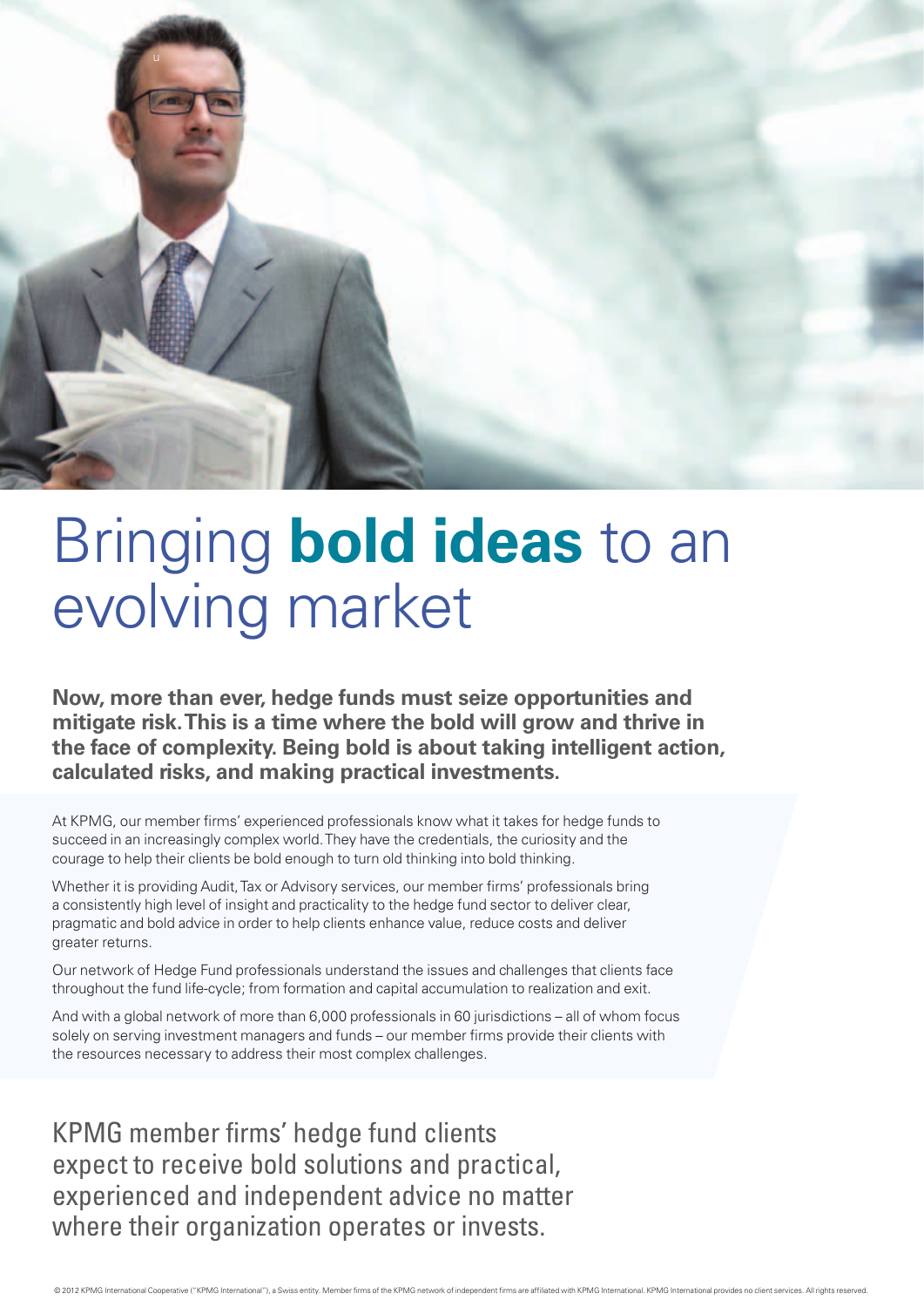## Industry **issues**

#### **Industry 'institutionalization'**

The days when hedge funds catered almost exclusively to high net worth individuals and family offices are long gone. Today, investors in hedge funds are more likely to be institutions, such as charitable foundations, public and private sector pension funds, insurance companies and university endowments.

Indeed, institutional investors now represent a clear majority of all assets under management by global hedge funds. Interestingly, this trend is even more pronounced among the industry's largest hedge funds (measured by the number of employees) as the larger institutional investors gravitate towards larger fund managers with more institutionalized operations and brands that hold a higher level of recognition within the industry.

As a result, we are witnessing an expanding gulf between the boutique hedge fund firms and the industry's larger players. However, this does not mean that institutional investors are completely ignoring the smaller players. In fact, our experience shows that the smaller players are also finding innovative ways to adapt to the ongoing changes in the marketplace in order to survive and thrive.

Between the large and the boutique managers are the mid-sized players, some of which are large enough to attract institutional money, but perhaps lack adequate scale to create the type of robust, in-house operational infrastructure many institutional investors require.

As a result, many of these mid-sized managers are struggling to satisfy the compliance and transparency requirements of these new institutional investors.

### **A trend towards increased transparency**

Investors have also become more demanding with respect to transparency and due diligence since the financial crisis. In part, this trend is being driven by the large institutional investors who tend to have highly comprehensive reporting and due diligence requirements. In response, hedge funds (particularly the larger ones) have begun adapting their philosophies, policies and staff headcounts, particularly with respect to due diligence, transparency and governance.

This shift is also highly symbolic of the hedge fund industry's willingness to adapt not only its operational policies, but also its very culture, with some players becoming significantly more open and forthcoming with key information (including details around positions, compositions of portfolio assets, etc.) in order to appeal to their institutional investors.

### **Adapting to a changing regulatory landscape**

While the global hedge fund industry is making significant changes, both operationally and culturally, additional changes are being forced by rapidly evolving new regulations which now bring hedge funds under scope.

Globally, regulators have been working toward a G20 agenda of introducing new registration and reporting rules for hedge fund managers, with the Alternative Investment Fund Managers Directive (AIFMD) in the European Union and the Dodd-Frank Wall Street Reform and Consumer Protection Act in the United States, both seeking to increase the flow of information from managers to supervisors. Changes to the regulations

around short-selling and over-the-counter derivatives clearing have also significantly impacted hedge fund managers. The wide-reaching Foreign Account Tax Compliance Act (FATCA) in the United States is likely to pose additional problems.

As a result, many hedge fund managers appear to be perplexed with the perceived overlap among financial regulators around the world. At the same time, the complex legislative timelines and consultation processes make it difficult for many funds to plan and execute their organizations' responses to the changing regulations.

And then, of course, there is the matter of cost which can be high and include everything from investments in technology to bringing on new staff members with compliance-related skill sets.

So while many hedge fund managers seem to have come to grips with the fact that they have intractably moved into an era of increased regulation, there is a broad recognition that enhanced regulation will require substantial investments which – ultimately – will either reduce the margins for the hedge fund managers or (more likely) be passed on to the customer in the form of higher management fees.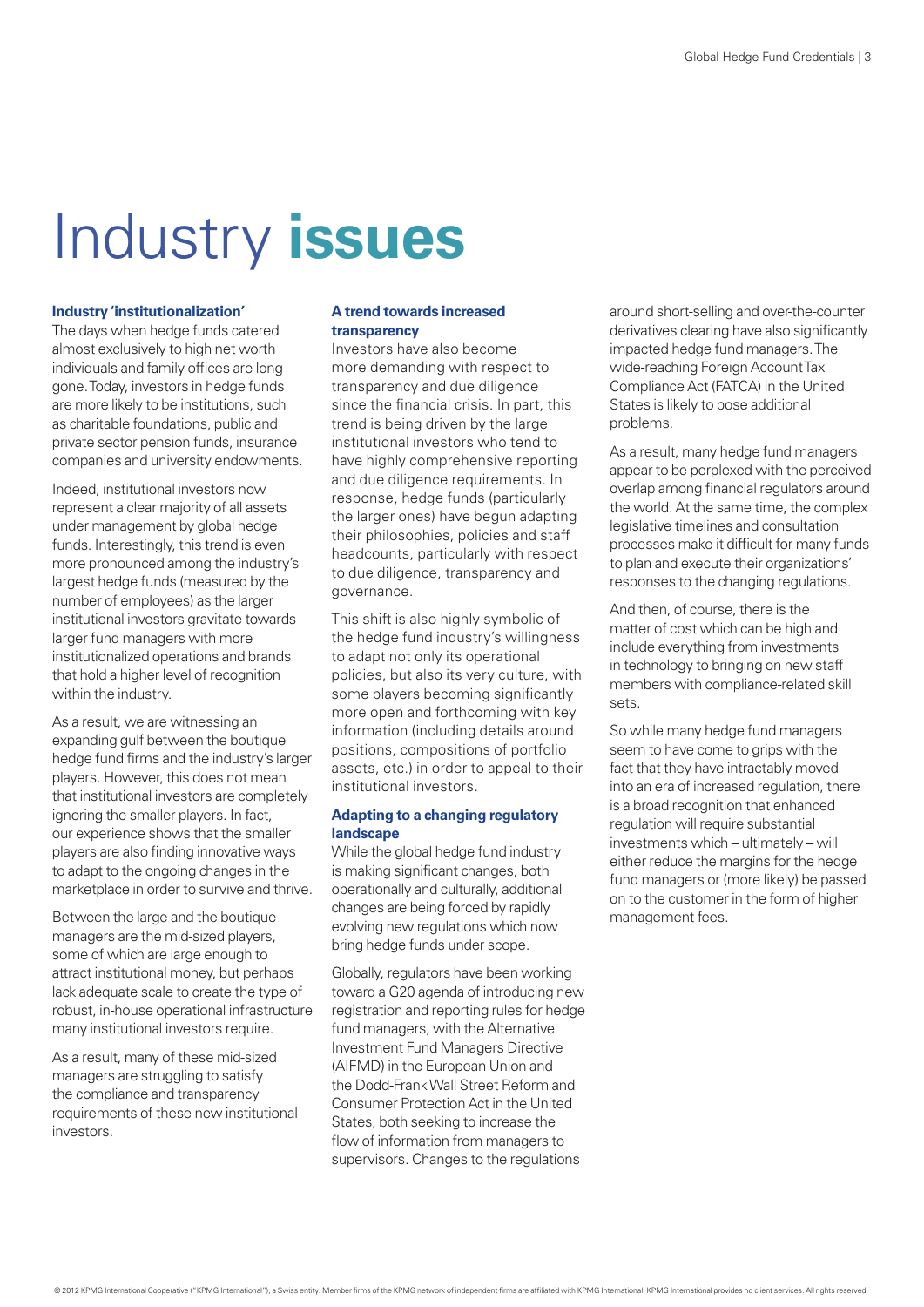KPMG member firm professionals work with a broad mix of managers, administrators, custodians, prime brokers and regulators across the hedge fund sector to deliver clear, valuable and practical advice that helps clients enhance value and investment returns.



### A range of **effective services**

### **MARKET ENTRY AND START UP**

#### **Creation and set-up of hedge fund management businesses:**

- • Business strategy and modeling
- Creating tax effective structures
- Regulatory advice and authorizations
- Structuring (tax, accounting)
- Product design and launch
- Management incentivization
- Client service operating model strategy
- Fund product profitability and rationalization
- Project management

#### **Business expansion through mergers and acquisitions and acquisition of fund investments:**

- Target identification
- • Due diligence
- • Market research and commercial intelligence
- • Negotiation, structuring and pricing
- Financing structures
- Tax structuring
- Special Purpose Vehicle establishment

### **BUSINESS PERFORMANCE**

### **Business as usual activities:**

- • External audit
- • Global Investment Performance Standards (GIPS) attestation
- • Attestation of internal controls and services
- • Organization Control reports (formerly SAS 70)
- • Internal audit services
- Accounting advice
- Tax advice, compliance and reporting
- International tax
- • Valuations
- • Strategic and process advice
- Sourcing strategy
- • Corporate governance
- • Regulatory and compliance advice
- Business advisory
- Transfer pricing
- Residency reviews
- Performance and cost optimization
- Portfolio management (e.g. front office tools and portfolio analytics)
- Risk management and control
- Operational due diligence
- • Fund accounting and financial reporting
- • Administrator selection
- IT strategy
- • Fraud risk management
- Independent forensic testing

### **EXIT STRATEGY FORMULATION AND EXECUTION**

#### **Selling your investment management business:**

- • Sale mandates
- • Valuations
- • Vendor assistance
- Tax structuring
- $\bullet$  IPOs

Not all services listed above can be performed by all KPMG member firms and are not offered by member firms in certain jurisdictions due to legal or regulatory constraints.

© 2012 KPMG International Cooperative ("KPMG International") a Swiss entity Member firms of the KPMG network of independent firms are affiliated with KPMG International KPMG International provides no client services. All r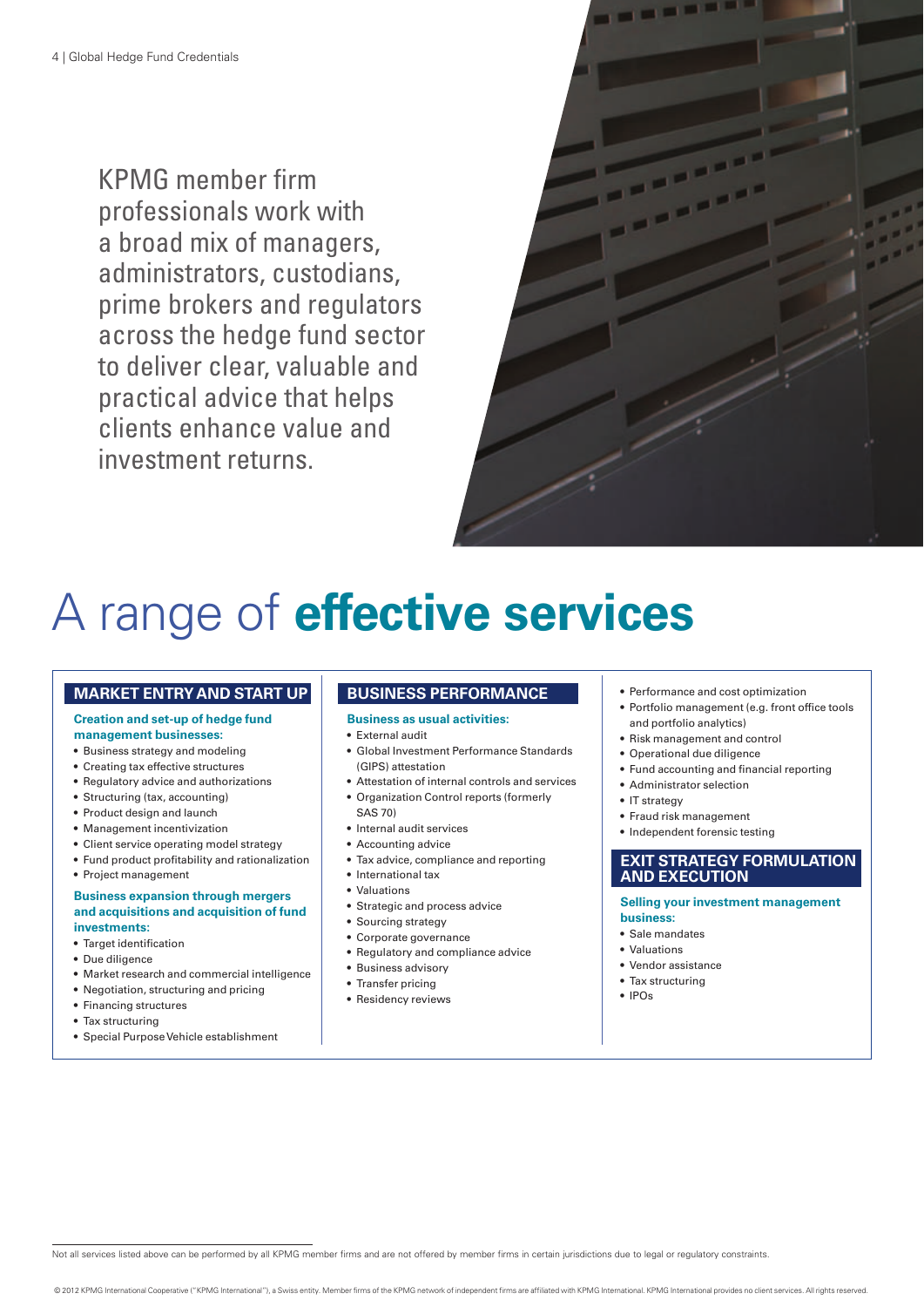

### A powerful **global network**

**KPMG's Investment Management network includes hedge fund and asset management professionals in tax, audit and advisory. And, with member firms in more than 150 countries and experienced Hedge Fund practices in virtually every major investment center, clients can expect to gain local insights and global experience to help them deliver consistently highquality results and value.** 



Our global network of hedge fund professionals understand that approaches to hedge fund investment and management vary from one iurisdiction to the next.

© 2012 KPMG International Cooperative ("KPMG International") a Swiss entity Member firms of the KPMG network of independent firms are affiliated with KPMG International KPMG International movides no client services. All ri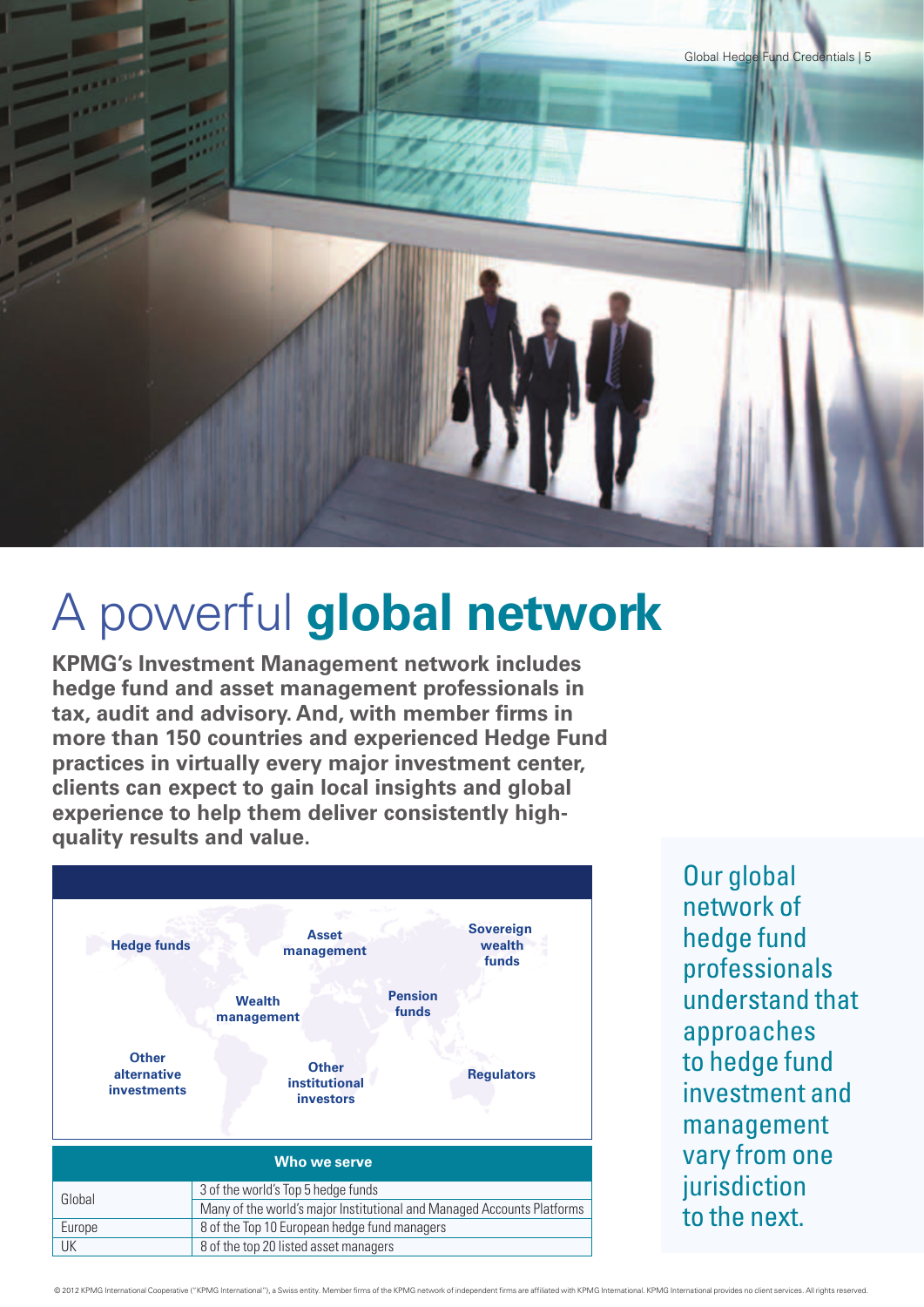### Involvement and commitment **to the industry**

**KPMG member firms are active participants in the industry and are involved in a wide range of industry groups, trade associations and regulatory bodies. Some examples of these include:**

| <b>Americas</b>                                   | • The US firm is actively involved with many industry organizations, conferences and committees including: the<br>Alternative Investments Management Association (AIMA), the Managed Funds Association (MFA), the AICPA<br>Investment Companies Expert Panel, the AICPA Commodities Task Force, the Investment Company Institute<br>(ICI), the National Investment Company Services Association(NICSA), the Securities Industry Association (SIA),<br>the Securities Industry and Financial Markets Association (SIFMA), and the Wall Street Tax<br>Association (WSTA). |  |
|---------------------------------------------------|-------------------------------------------------------------------------------------------------------------------------------------------------------------------------------------------------------------------------------------------------------------------------------------------------------------------------------------------------------------------------------------------------------------------------------------------------------------------------------------------------------------------------------------------------------------------------|--|
| <b>Asia Pacific</b>                               | • KPMG member firms in Asia Pacific are principal sponsors of the Financial Services Council (FSC) Annual<br>Conference and members of the Asia Pacific Alternative Investments Management Association (AIMA).                                                                                                                                                                                                                                                                                                                                                          |  |
| <b>Europe, Middle</b><br><b>East &amp; Africa</b> | • KPMG member firm professionals are members of the European Alternative Investments Management<br>Association (AIMA), the European Fund and Asset Managers Association (EFAMA) and the International<br>Organization of Securities Commissions (IOSCO).                                                                                                                                                                                                                                                                                                                |  |

## A recognized **leader**

**Our member firms' success in the hedge fund and investment management industries has been recognized by some of the world's leading associations and publications. Some examples of these include:**

| <b>HFM</b><br><b>Awards</b><br><b>2011 and</b><br>2012 | • For the second year in a row, KPMG<br>member firms won the award for 'Best<br><b>Audit Services'</b> at the HFMWeek<br>European Hedge Fund Services Awards. | <b>Global</b><br>Investor/<br><b>ISFAwards</b><br>2011 | • KPMG member firms are proud to have<br>been named the 'Accountancy Firm<br>of the Year' at the Global Investor/<br>ISF Awards 2011 which recognizes<br>outstanding contributions to the asset<br>management and servicing sectors. |
|--------------------------------------------------------|---------------------------------------------------------------------------------------------------------------------------------------------------------------|--------------------------------------------------------|--------------------------------------------------------------------------------------------------------------------------------------------------------------------------------------------------------------------------------------|
| <b>2011 Fund</b>                                       | • KPMG member firms were voted the                                                                                                                            | <b>Hedge</b>                                           | • KPMG member firms were recognized as                                                                                                                                                                                               |
| <b>Domicile</b>                                        | 'Best Audit Provider' at the 2011 Fund                                                                                                                        | <b>Fund</b>                                            | one of the leading service providers to                                                                                                                                                                                              |
| <b>Service</b>                                         | Domicile Service Provider Awards which                                                                                                                        | <b>Journal</b>                                         | the European Hedge Fund industry at the                                                                                                                                                                                              |
| <b>Provider</b>                                        | acknowledges excellent service within                                                                                                                         | <b>Awards</b>                                          | Hedge Fund Journal's third annual awards                                                                                                                                                                                             |
| <b>Awards</b>                                          | the funds industry.                                                                                                                                           | 2011                                                   | ceremony.                                                                                                                                                                                                                            |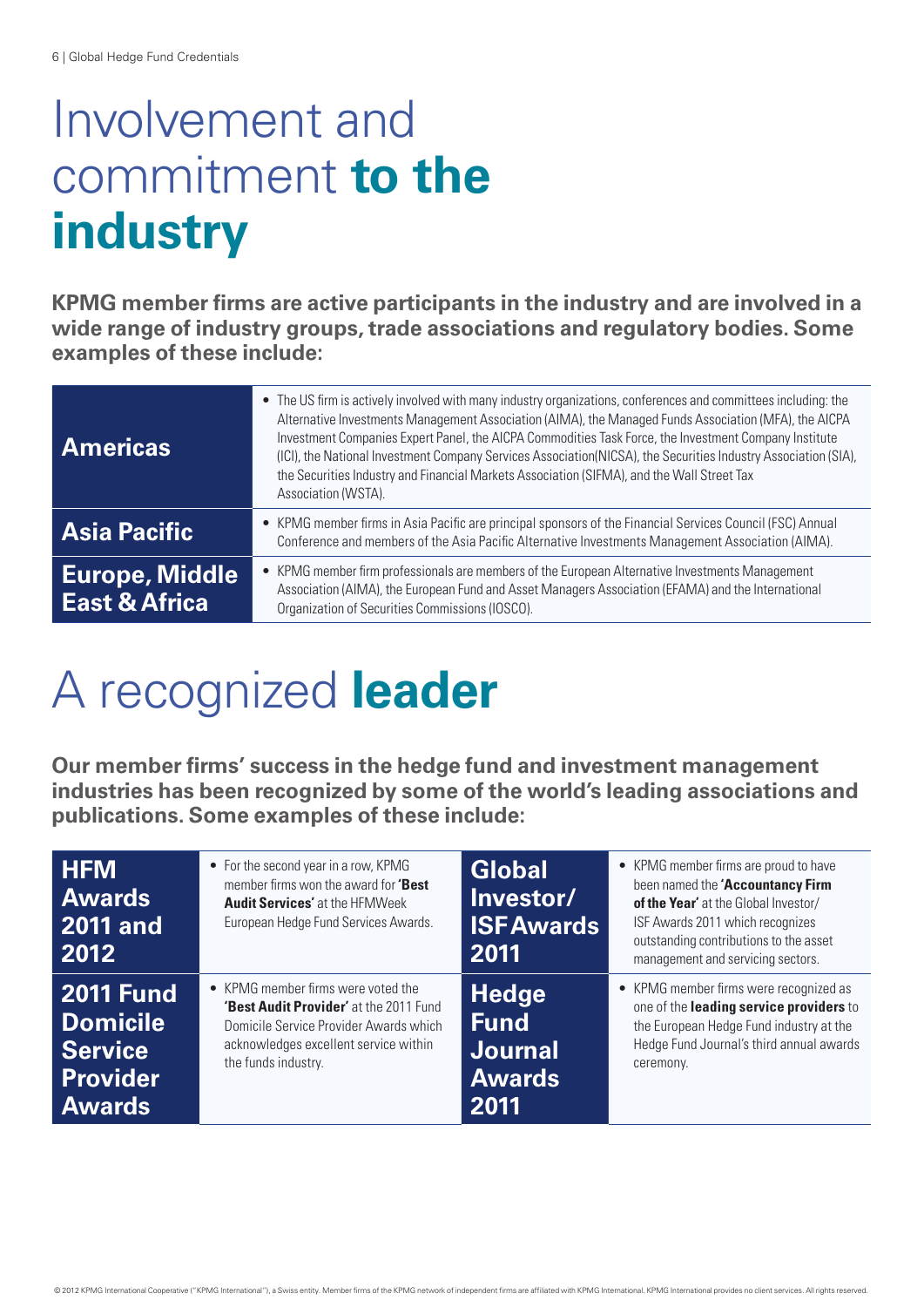### Industry perspectives and insights **around the world**

### **Some examples of KPMG International publications include:**

### *The evolution of an industry: The 2012 KPMG/AIMA global hedge fund survey*

This paper features analysis of KPMG International's and AIMA's recent survey of 150 global hedge fund managers and highlights their insights and opinions on a range of issues that are changing the face of the industry, including a shifting investor base, an increased focus on operational infrastructure and the implications associated with a continuing wave of global regulation.

### *The value of the hedge fund industry*

This report provides an exploration and summary of the value provided by the global hedge fund industry to investors, markets and the broader economy. The report is presented in two parts: a quantitative analysis of hedge fund performance based on index data from 1994 to 2011, and a review of recent literature by leading hedge fund observers on the value of the industry.

### *Feeling the heat*

KPMG International surveyed 15 countries from across EU and non-EU jurisdictions to measure the industry's sentiment towards the EU AIFMD and explore the impact it could have on the alternative investment management businesses.

### *Alternative options: Hedge fund redomiciliation trends in evolving markets*

A report by RBC Dexia and KPMG International examines the potential for hedge fund managers to create EU-domiciled hedge funds to complement their Cayman Islands or other offshore offerings, and notes that the QIFs and SIFs are gaining popularity versus the UCITS framework.

### *Transformation: The future of alternative investments*

An in-depth report on the transformational change within the alternative investment industry as it enters a period of significant growth, set against scrutiny from regulators and institutional investors. The report investigates how, in light of significant market volatility and regulatory uncertainty, alternative investment managers, institutional investors and administrators are adapting their business models to maximize chances of success.

### *Evolving investment management regulation: Meeting the challenge*

KPMG International recently conducted a study into the changing regulatory landscape around the world. In the report, our regulatory specialists take a holistic view of recent regulation to identify the real impact on the industry. The report goes on to look at the practical challenges that investment managers will face as they strive towards global compliance.

### **Please visit our website for more www.kpmg.com**